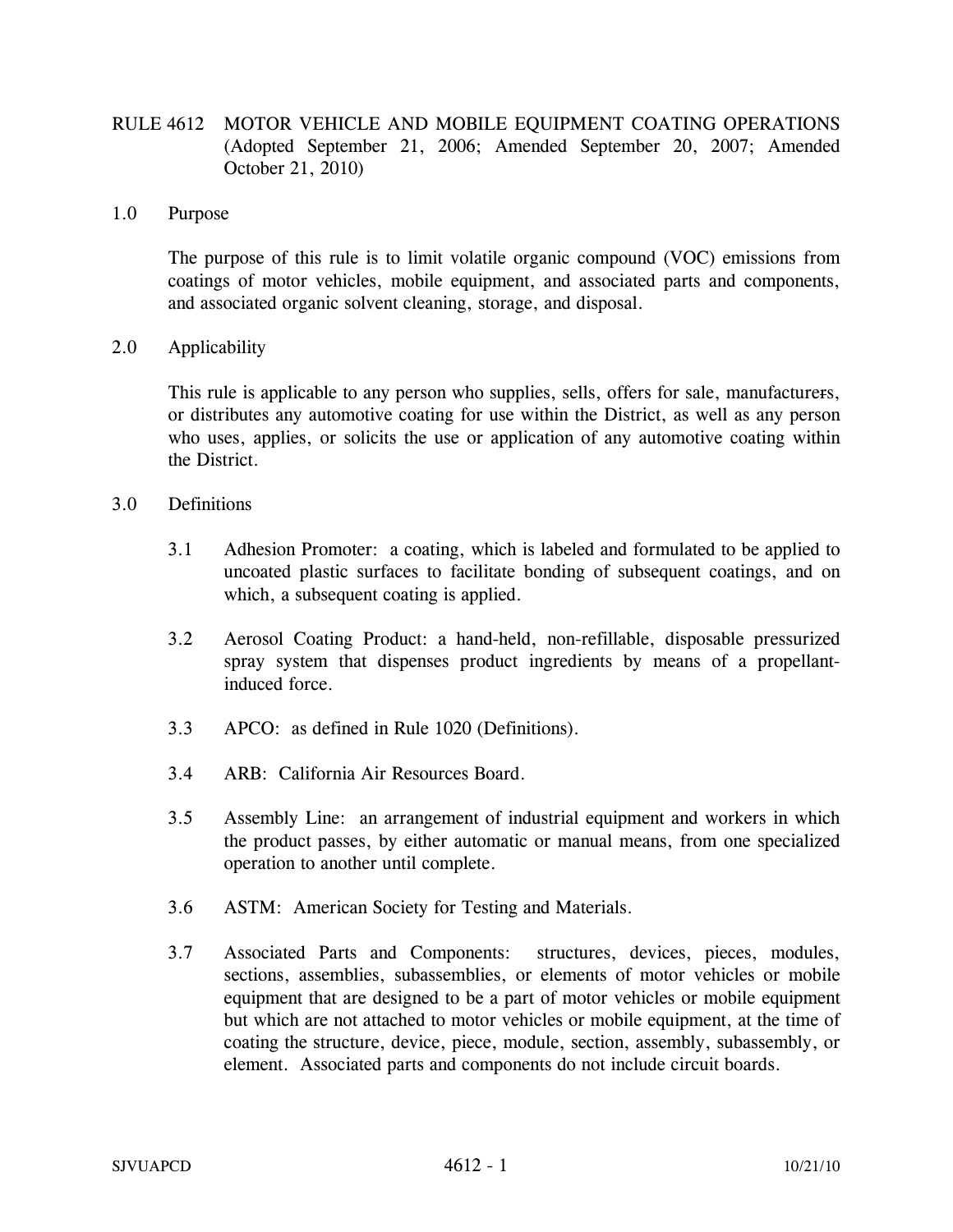- 3.8 Automotive Coating: a coating or coating component used or recommended for use in motor vehicle or mobile equipment refinishing, service, maintenance, repair, restoration, or modification, except metal plating activities. Any reference to automotive refinishing or automotive coating made by a person on the container or in product literature constitutes a recommendation for use in motor vehicle and mobile equipment refinishing.
- 3.9 Automotive Coating Component: a portion of a coating, including, but not limited to, a reducer or thinner, toner, hardener, and additive, which is recommended the manufacturer for use in an automotive coating, or which is supplied for or used in an automotive coating. The raw materials used to produce the components are not considered automotive coating components.
- 3.10 Automotive Refinishing Facility: a shop, business, location, or parcel of land where motor vehicles or mobile equipment or their associated parts and components are coated, including autobody collisions repair shops. Automotive refinishing facility does not include the original equipment manufacturing plant where the motor vehicle or mobile equipment is completely assembled.
- 3.11 CFR: Code of Federal Regulations.
- 3.12 Cleaning Operations: the removal of loosely held uncured adhesives, inks, coatings, or contaminants, including, but not limited to, dirt, soil, or grease from motor vehicles, mobile equipment, associated parts and components, substrates, parts, products, tools, machinery, equipment, or general work areas.
- 3.13 Clear Coating: a coating that contains no pigments and is labeled and formulated for application over a color coating or clear coating.
- 3.14 Coating: a material which is applied to a surface and forms a film in order to beautify, preserve, repair, or protect such a surface.
- 3.15 Color Coating: a pigmented coating, excluding adhesion promoters, primers, and multi-color coatings, that requires a subsequent clear coating and which is applied over a primer, adhesion promoter, or color coating. Color coatings include metallic/iridescent color coatings.
- 3.16 Electrostatic Spray Application: a method of spray application of coatings where an electrostatic attraction is created between the part to be coated and the paint particles.
- 3.17 Emission Control System: a combination of capture systems and control devices used to reduce VOC) emissions from automotive coating operations.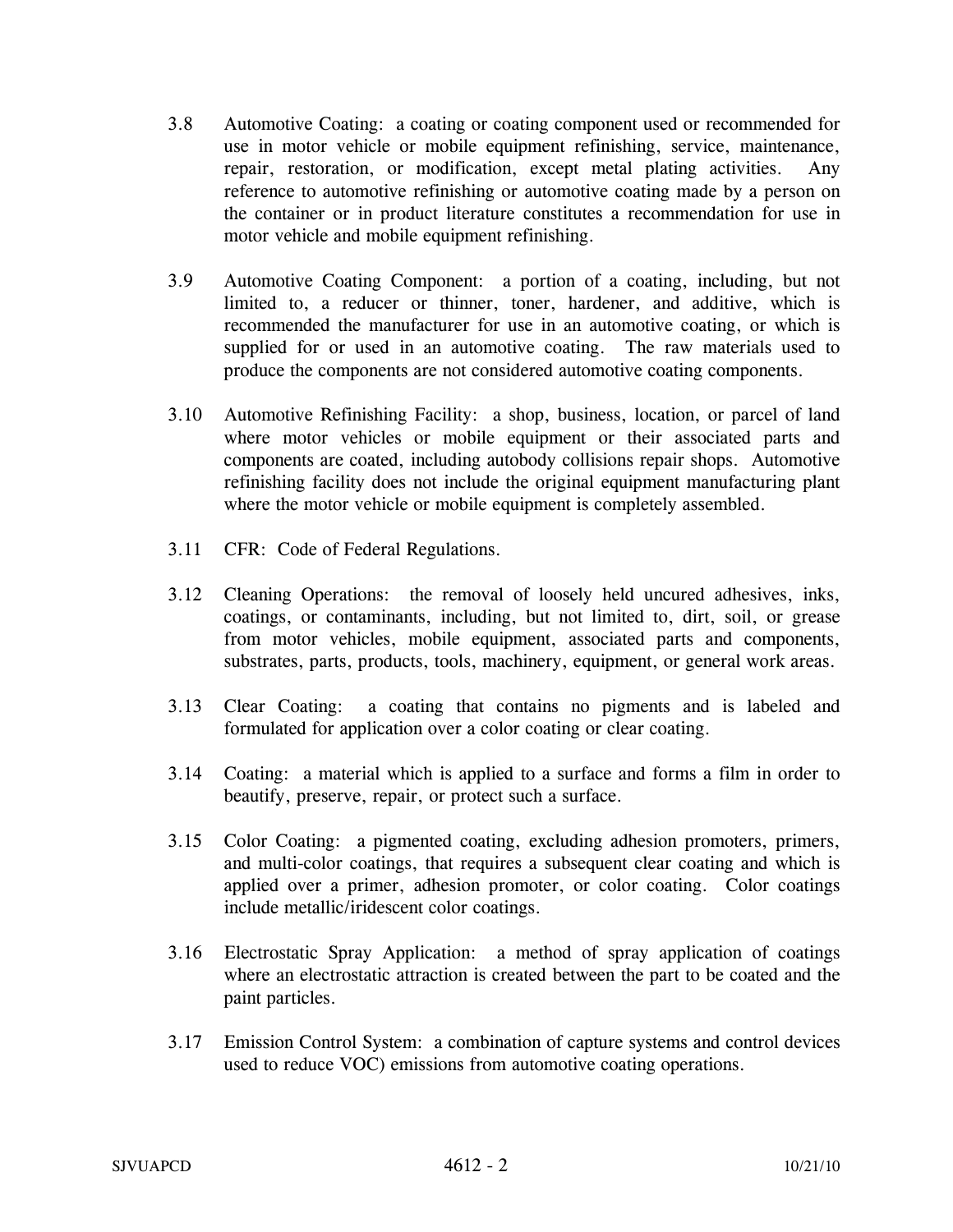- 3.18 EPA: United States Environmental Protection Agency.
- 3.19 Exempt Compounds: an organic compound not classified as a VOC, as listed in the definition of volatile organic compound in Rule 1020 (Definitions).
- 3.20 Graphic Arts Operation: the application of logos, letters, numbers, or graphics to a painted surface by brush, roller, or airbrush.
- 3.21 High-Volume, Low-Pressure (HVLP): spray equipment permanently labeled as such and which is designed and operated between 0.1 and 10 pounds per square inch, gauge, (psig) air atomizing pressure, measured dynamically at the center of the air cap and at the air horns.
- 3.22 Metallic/Iridescent Color Coating: a coating that contains more than 0.042 pounds per gallon (5 grams per liter) of metal or iridescent particles as applied, where such particles are visible in the dried film.
- 3.23 Mobile Equipment: a device that may be drawn and/or driven on rails or a road way including, but not limited to, trains, railcars, truck trailers, mobile cranes, bulldozers, street cleaners, and implements of husbandry or agriculture.
- 3.24 Motor Vehicle: a self-propelled vehicle, including, but not limited to, cars, trucks, buses, golf carts, vans, motorcycles, tanks, and armored personnel carriers.
- 3.25 Multi-Color Coating: a coating that exhibits more than one color in the dried film after a single application, is packaged in a single container, hides surface defects on areas of heavy use, and is applied over a primer or adhesion promoter.
- 3.26 Normal Business Hours: Monday through Friday, 8:00 am to 5:00 pm.
- 3.27 Operator: includes but is not limited to any person who owns, leases, supervises, or operates a facility and/or equipment.
- 3.28 Permanently Labeled: equipment labeled by the manufacturer such that the operator cannot alter it. Permanent labeling is in the form of an engraving or a plate permanently attached to the equipment.
- 3.29 Person: as defined in the California Health and Safety Code Section 39047.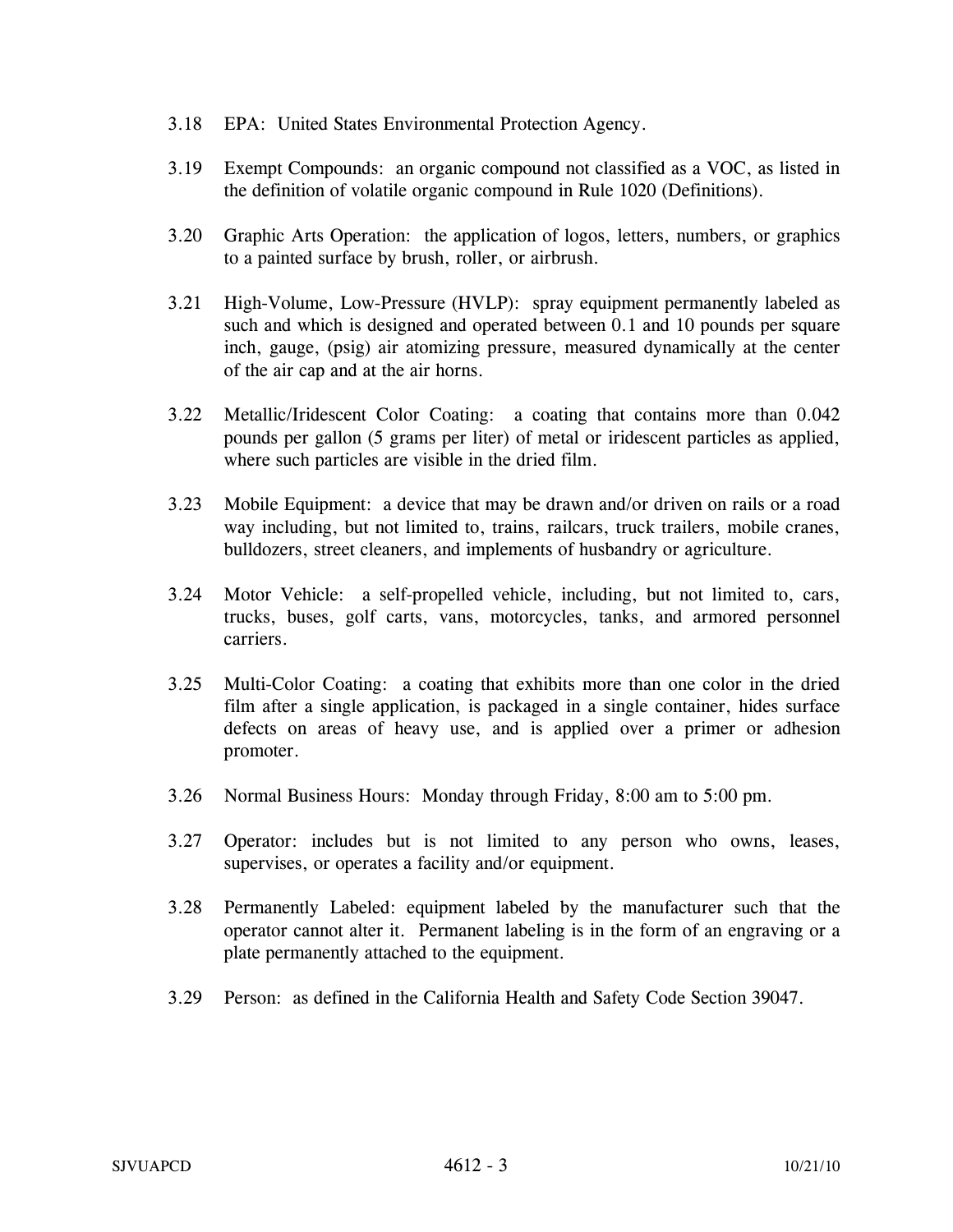- 3.30 Pretreatment Coating: a coating, that contains a minimum of one-half (0.5) percent acid by weight and not more that 16 percent solids by weight, necessary to provide surface etching and is labeled and formulated for application directly to bare metal surfaces to provide corrosion resistance and adhesion.
- 3.31 Primer: coating, which is labeled and formulated for application to a substrate to provide a bond between the substrate and subsequent coats, corrosion resistance, a smooth substrate surface, or resistance to penetration of subsequent coats, and on which a subsequent coating is applied. Primers may be pigmented.
- 3.32 Primer Sealer: a coating which is labeled and formulated for application prior to the application of a color coating for the purpose of color uniformity, or to promote the ability of the underlying coating to resist penetration by the color coating.
- 3.33 San Joaquin Valley Air Basin (SJVAB): as defined in Rule 1020 (Definitions).
- 3.34 SCAQMD: South Coast Air Quality Management District.
- 3.35 Single-Stage Coating: a pigmented coating, excluding primers and multi-color coatings, labeled and formulated for application without a subsequent clear coat. Single-stage coatings include single-stage metallic/iridescent coatings.
- 3.36 Solvent: as defined in Rule 4663 (Organic Solvent Cleaning, Storage, and Disposal).
- 3.37 Spot Repair: repair of an area of less than one (1.0) square foot (929 square centimeters) on a motor vehicle, piece of mobile equipment, or associated parts or components.
- 3.38 Stripping: the use of solvent to remove material such as cured adhesives, cured inks, cured or dried paint, cured or dried paint residue or temporary protective coating.
- 3.39 Temporary Protective Coating: a coating, which is labeled and formulated for the purpose of temporarily protecting areas from overspray or mechanical damage.
- 3.40 Transfer Efficiency: the amount of coating solids adhering to the object being coated divided by the total amount of coating solids sprayed, expressed as a percentage.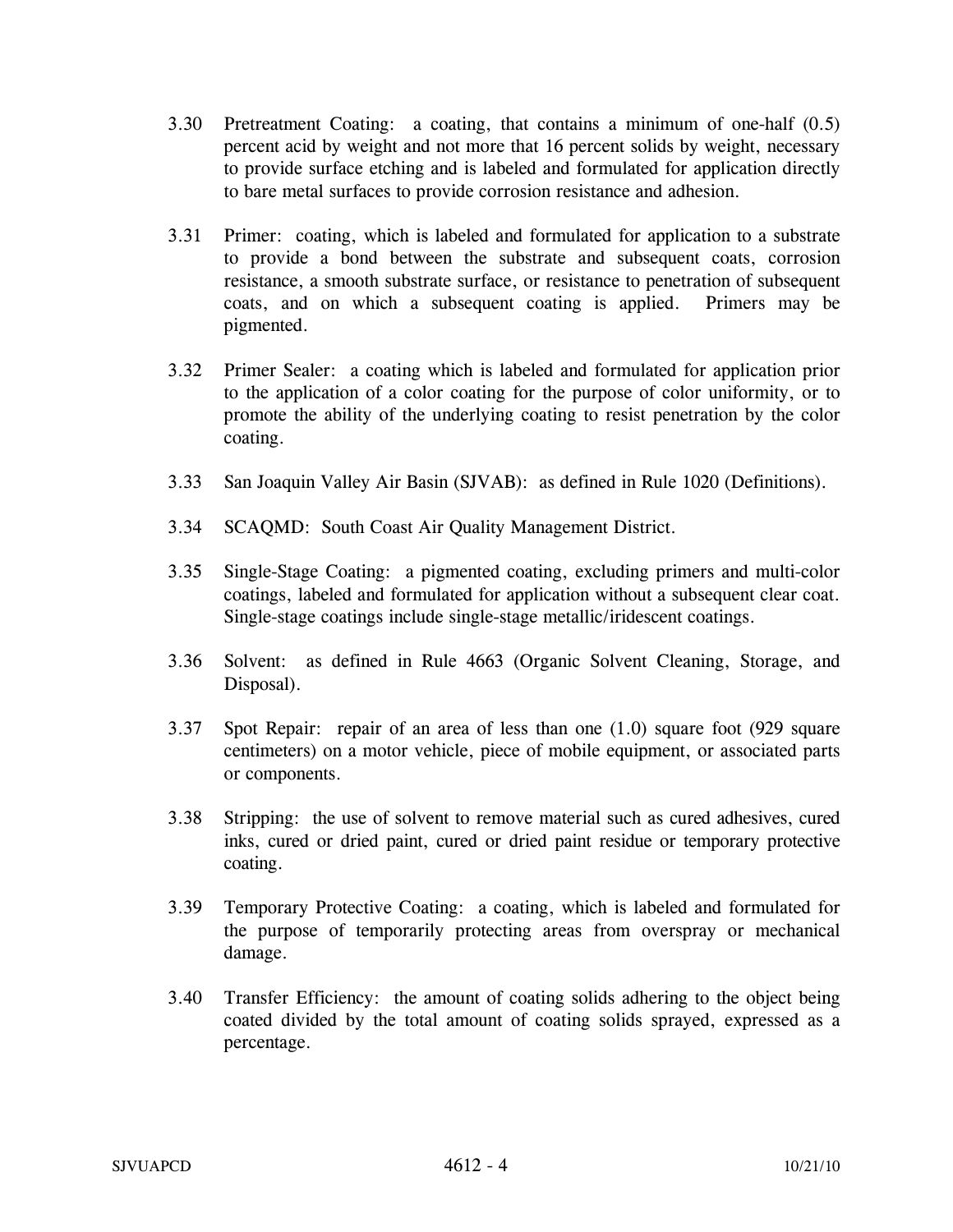- 3.41 Truck Bed Liner Coating: a coating, excluding clear, color, multi-color, and single stage coatings, labeled and formulated for application to a truck bed to protect it from surface abrasion.
- 3.42 Underbody Coating: a coating labeled and formulated for application to wheel wells, the inside of door panels or fenders, the underside of a trunk or hood, or the underside of the motor vehicle.
- 3.43 Uniform Finish Coating: a coating labeled and formulated for application to the area around a spot repair for the purpose of blending a repaired area's color or clear coat to match the appearance of an adjacent area's existing coating.
- 3.44 Volatile Organic Compound (VOC): as defined in Rule 1020 (Definitions). For the purpose of this rule, Tertiary Butyl Acetate (TBAc) will not be considered a VOC when used as an automotive coating component.
- 3.45 VOC Content
	- 3.45.1 VOC Regulatory for Coatings: VOC in grams per liter of coating, excluding water and exempt compounds, and shall be calculated by the following equation:

VOC regulatory content = 
$$
\frac{Wv - Ww - Wec}{Vm - Vw - Vec}
$$

3.45.2 VOC Actual for Coatings: VOC in grams per liter of material, and shall be calculated using the following equation:

VOC actual content = 
$$
\frac{Wv - Ww - Wec}{Vm}
$$

3.45.3 VOC Content for Solvents or Solvent Blends: VOC in grams per liter of material, and shall be calculated using the following equation:

VOC content = 
$$
\frac{Wv - Ww - Wec}{Vm}
$$

Where:

 $VOC content = amount of volatile organic compounds in gram per liter$ 

- $Wv =$  weight of volatiles in grams
- $\text{Ww} = \text{weight of water in grams}$
- $Wec = weight of the example compounds in grams$
- $Vm = volume of material (coating) in liters$
- $Vw =$  volume of water in liters
- Vec = volume of exempt compounds in liters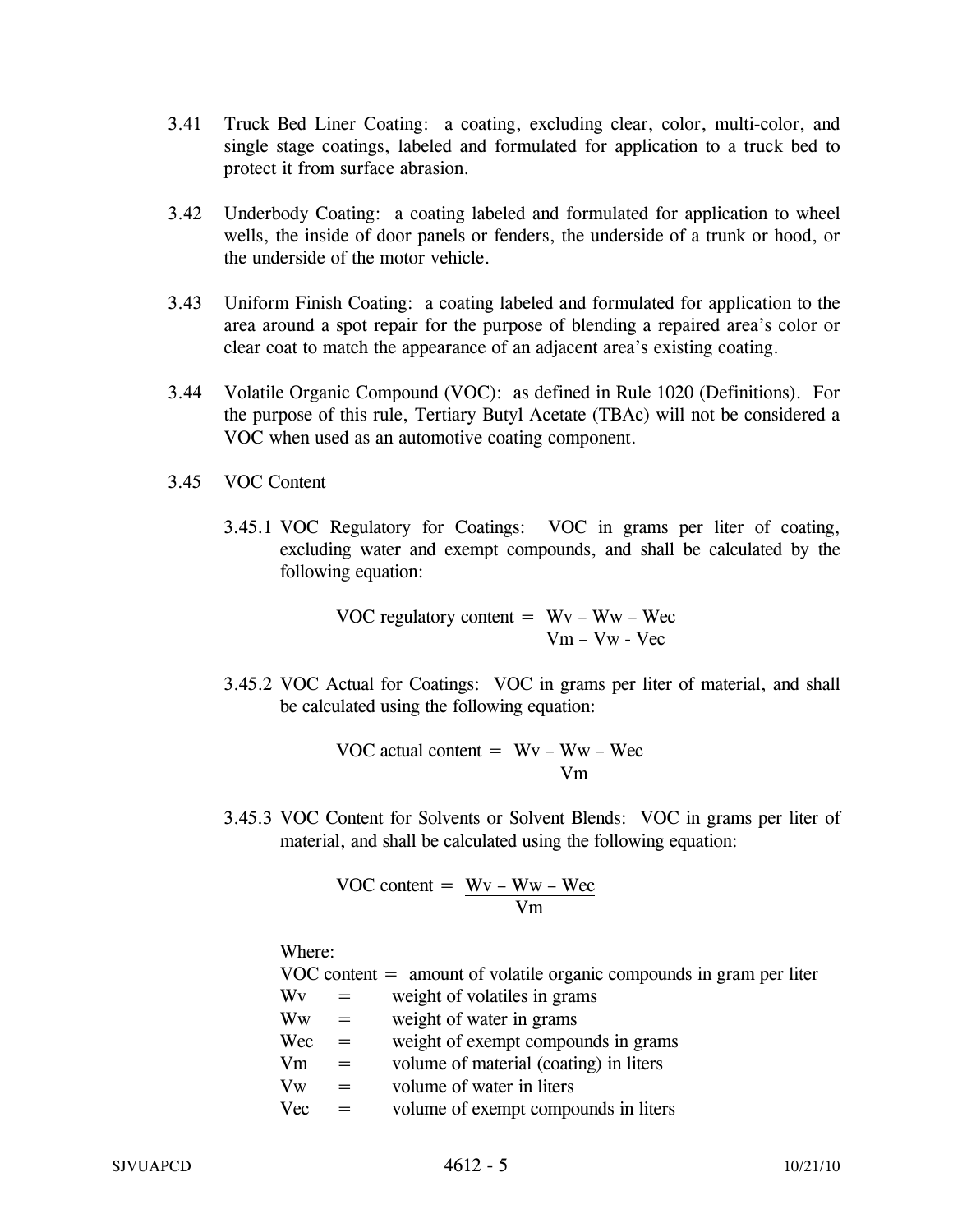## 4.0 Exemptions

- 4.1 This rule does not apply to:
	- 4.1.1 Automotive coatings that are offered for sale, sold, or manufactured for use outside the SJVAB or for shipment to other manufacturers for reformulation or repackaging.
	- 4.1.2 Aerosol coating products.
	- 4.1.3 Automotive coatings that are sold, supplied, or offered for sale in 0.5 fluid ounce or smaller containers intended to be used by the general public to repair tiny surface imperfections.
	- 4.1.4 Any coating applied to new motor vehicles or mobile equipment, or their associated parts and components, during manufacture on an assembly line pursuant to Rule 4602 (Motor Vehicle Assembly Coatings).
- 4.2 The provisions of Section 5.8 shall not apply to the stripping of cured coatings, except the stripping of such materials from spray application equipment.

# 5.0 Requirements

5.1 Coating Limits

No person shall apply to any motor vehicle, mobile equipment, or associated parts and components, any coating with a VOC regulatory content, as calculated pursuant to Section 3.45.1, in excess of the applicable limits in Table 1, except as provided in Section 5.3.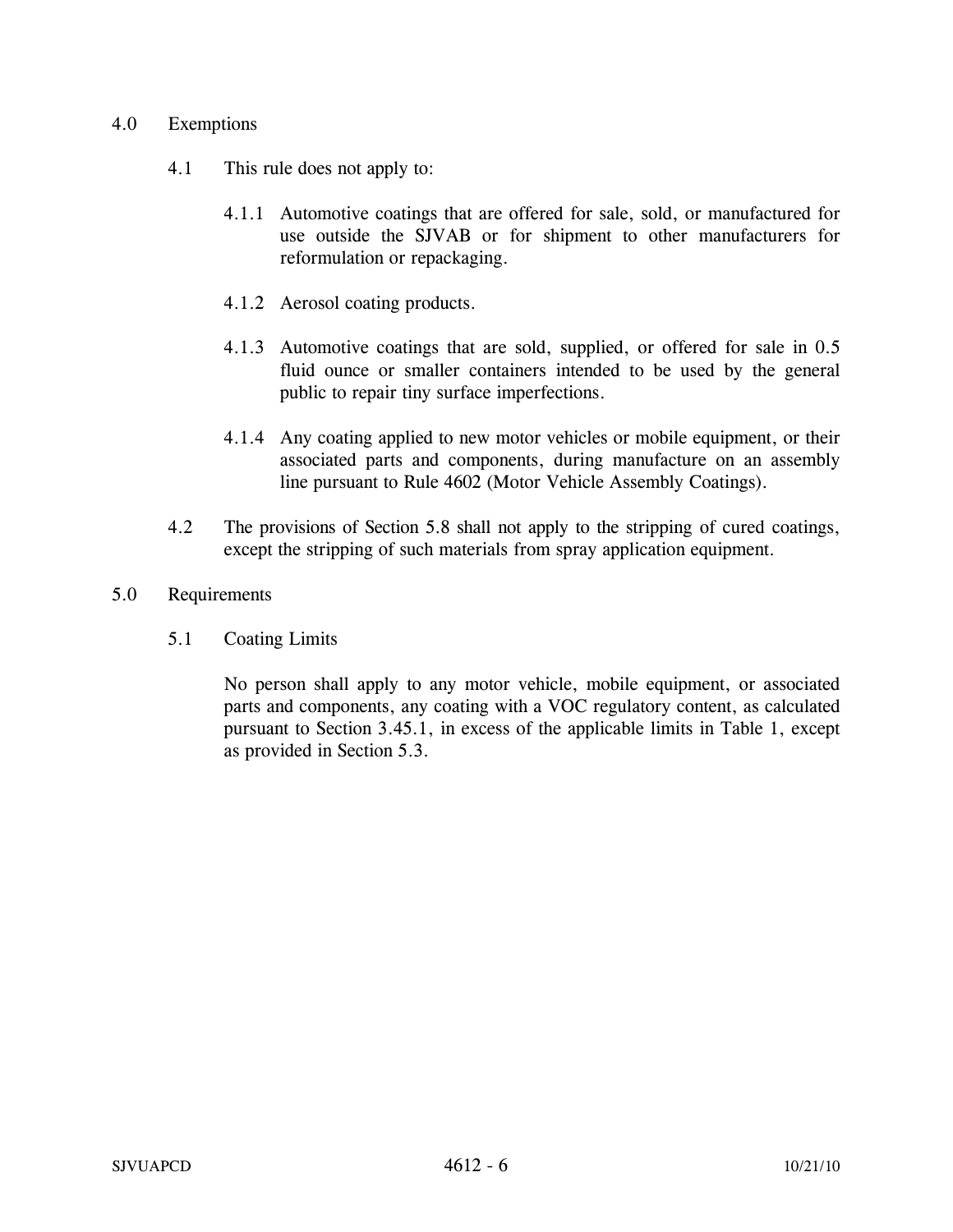| Table 1 - VOC Content Limits for Coatings |                                   |  |
|-------------------------------------------|-----------------------------------|--|
|                                           | VOC Regulatory Limit, as applied, |  |
|                                           | in grams per liter                |  |
| <b>Coating Category</b>                   | (pounds per gallon)               |  |
| <b>Adhesion Promoter</b>                  | 540 $(4.5)$                       |  |
| <b>Clear Coating</b>                      | 250(2.1)                          |  |
| <b>Color Coating</b>                      | 420(3.5)                          |  |
| <b>Multi-Color Coating</b>                | 680(5.7)                          |  |
| <b>Pretreatment Coating</b>               | 660(5.5)                          |  |
| Primer                                    | 250(2.1)                          |  |
| Primer Sealer                             | 250(2.1)                          |  |
| Single-Stage Coating                      | 340(2.8)                          |  |
| <b>Temporary Protective Coating</b>       | 60(0.5)                           |  |
| <b>Truck Bed Liner Coating</b>            | 310(2.6)                          |  |
| <b>Underbody Coating</b>                  | 430 $(3.6)$                       |  |
| <b>Uniform Finish Coating</b>             | 540 $(4.5)$                       |  |
| Any other coating type                    | 250(2.1)                          |  |

# 5.2 Most Restrictive VOC Limit

If anywhere on the container of any automotive coating, or any label or sticker affixed to the container, or in any sales, advertising, or technical literature, any representation is made that indicates that the coating meets the definition of or is recommended for use for more than one of the coating categories listed in Section 5.1, then the lowest applicable VOC content limit in Table 1 shall apply.

5.3 VOC Emission Control System

In lieu of complying with the applicable requirements of Section 5.1, 5.7, or 5.8, a person may use a VOC emission control system that meets all of the following requirements:

- 5.3.1 The VOC emission control system shall be approved, in writing, by the APCO.
- 5.3.2 The VOC emission control system shall achieve an overall capture and control efficiency of at least 85 percent by weight.
- 5.3.3 In no case shall compliance through the use of a VOC emission control system result in VOC emissions in excess of the VOC emissions which would result from compliance with applicable requirements of Section 5.1, 5.7, or 5.8.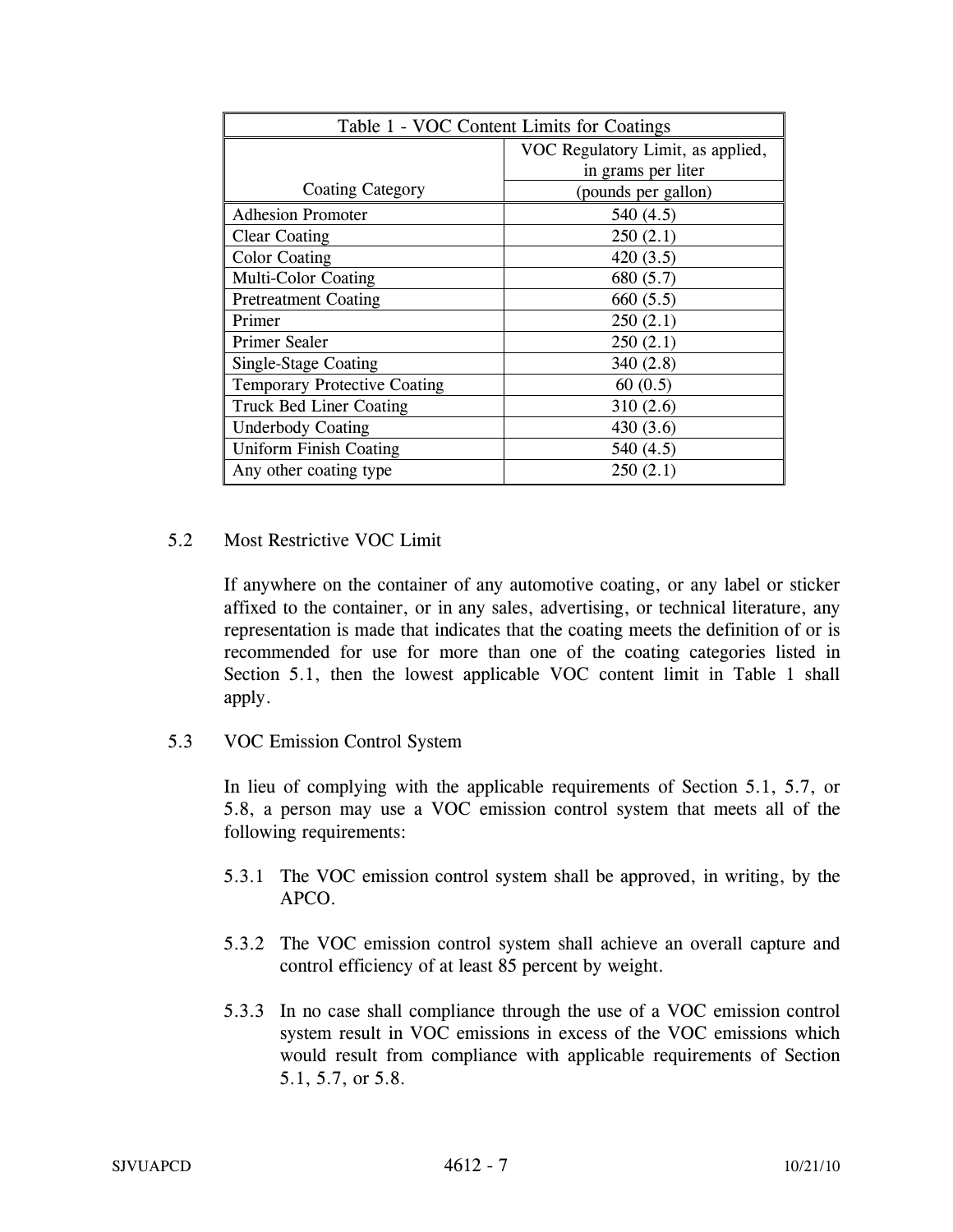5.4 Prohibition of Possession

No person shall possess at any automotive refinishing facility, any automotive coating that is not in compliance with Section 5.1 or 5.3, as applicable.

- 5.5 Prohibition of Sale or Manufacture
	- 5.5.1 No person shall manufacture, blend, repackage for sale, supply, sell, offer for sale, or distribute within the SJVAB any coating with a VOC content in excess of the limits specified in Section 5.1.
	- 5.5.2 Notwithstanding the provisions of Section 5.5.1, a person may manufacture, blend, repackage for sale, supply, sell, offer for sale, or distribute a coating with a VOC content in excess of the limits specified in Section 5.1 under one of the following circumstances and provided all of the requirements of Section 6.7 are also met:
		- 5.5.2.1 The coating is for use exclusively within a VOC emission control system as allowed in Section 5.3, or
		- 5.5.2.2 The coating is for use outside the SJVAB.
- 5.6 Prohibition of Specification

No person shall solicit, require the use of, or specify the application or use of any coating on a motor vehicle, mobile equipment, or associated parts and components, if such use or application results in a violation of this rule. This prohibition shall apply to all written or oral contracts, including, but not limited to, job orders, under the terms of which any coating that is subject to the provisions of this rule is to be used or applied. This prohibition shall not apply to coatings that meet the criteria specified in Section 5.5.

5.7 Coating Application Methods

Except for underbody coatings, graphic arts operations, truck bed liner coatings, or any coating use of less than one (1.0) fluid ounce (29.6 milliliters), no person shall apply any coating to any motor vehicle, mobile equipment, or associated parts and components unless one of the following application methods is used:

- 5.7.1 Brush, dip, or roller.
- 5.7.2 Electrostatic spray.
- 5.7.3 High-Volume Low-Pressure (HVLP) spray equipment.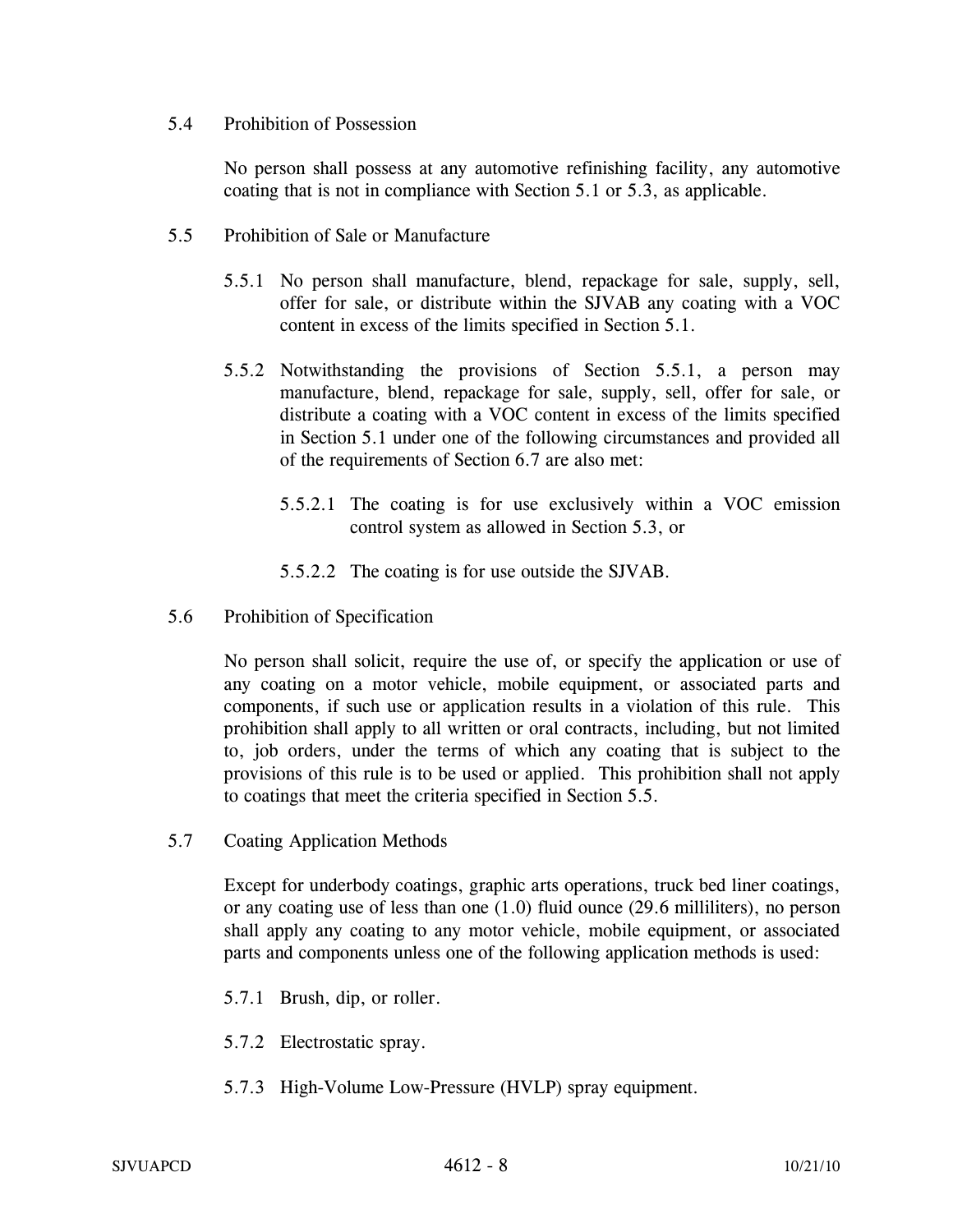- 5.7.3.1 HVLP spray equipment shall be operated in accordance with the manufacturer's recommendations.
- 5.7.3.2 A person shall not sell or offer for sale for use within the SJVAB any HVLP spray gun without a permanent marking denoting the maximum inlet air pressure in psig at which the gun will operate within the parameters specified in Section 3.0.
- 5.7.4 Use of a spray gun not permanently marked HVLP. If a spray gun is used, the operator must demonstrate that the gun meets the HVLP definition in Section 3.21 in design and use. A satisfactory demonstration must be based on the manufacturer's published technical material on the design of the gun and by a demonstration of the operation of the gun using an air pressure tip gauge designed specifically for the gun in use.
- 5.7.5 Any other coating application method that is capable of achieving at least 65 percent transfer efficiency, as determined per Section 6.8.8. Written approval from the APCO shall be obtained for each alternative method prior to use.
- 5.7.6 In lieu of complying with the applicable provisions of Sections 5.7.1 through 5.7.5, an operator may control VOC emissions from coating application with a VOC emission control system that meets the requirements of Section 5.3 around the coating operation.
- 5.8 Organic Solvent Cleaning Requirements
	- 5.8.1 For solvent cleaning operations other than for bug and tar removal, a person shall not use solvents that have VOC content greater than 25 grams VOC per liter of cleaning material, as calculated using the equation listed in Section 3.45.3.
	- 5.8.2 For bug and tar removal, a person shall not use any material other than bug and tar remover regulated under the Consumer Products Regulation (California Code of Regulations Section 94507 et seq.).
	- 5.8.3 In lieu of complying with Sections 5.8.1 and 5.8.2, a person may control VOC emissions from solvent cleaning with an APCO-approved VOC emission control system for the solvent cleaning operation that meets the requirements of Section 5.3.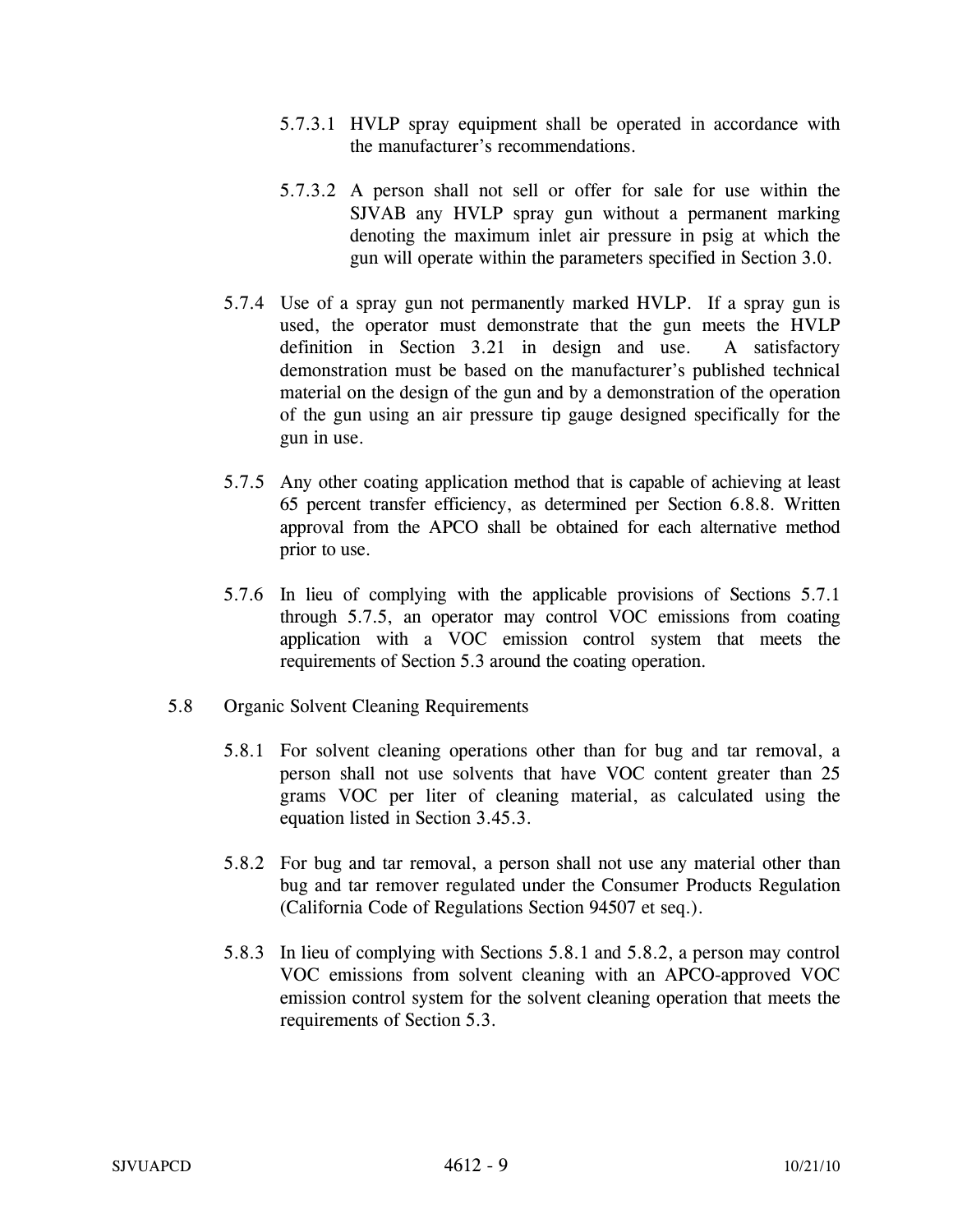5.9 Organic Solvent Disposal and Storage

A person shall store or dispose of fresh or spent solvents, waste solvent cleaning materials such as cloth, paper, etc., coatings, adhesives, catalysts, and thinners in closed, non-absorbent and non-leaking containers. The containers shall remain closed at all times except when depositing or removing the contents of the containers or when the container is empty.

- 6.0 Administrative Requirements
	- 6.1 Compliance Statement Requirement
		- 6.1.1 For each individual automotive coating or automotive coating component, the manufacturer and repackager shall include the following information on product data sheets, or an equivalent medium:
			- 6.1.1.1 The VOC Actual for Coatings and VOC Regulatory for Coatings, expressed in grams per liter, calculated pursuant to Section 3.45;
			- 6.1.1.2 The weight percentage of volatiles, water, and exempt compounds;
			- 6.1.1.3 The volume percentage of water and exempt compounds; and
			- 6.1.1.4 The density of the material (in grams per liter).
		- 6.1.2 For each individual ready to spray mixture (based on the manufacturer's and repackager's stated mix ratio), the manufacturer and repackager shall include the following information on product data sheets, or an equivalent medium:
			- 6.1.2.1 The VOC Actual for Coatings and VOC Regulatory for Coatings, expressed in grams per liter, calculated pursuant to Section 3.45:
			- 6.1.2.2 The weight percentage of volatiles, water, and exempt compounds;
			- 6.1.2.3 The volume percentage of water and exempt compounds; and
			- 6.1.2.4 The density of the material (in grams per liter).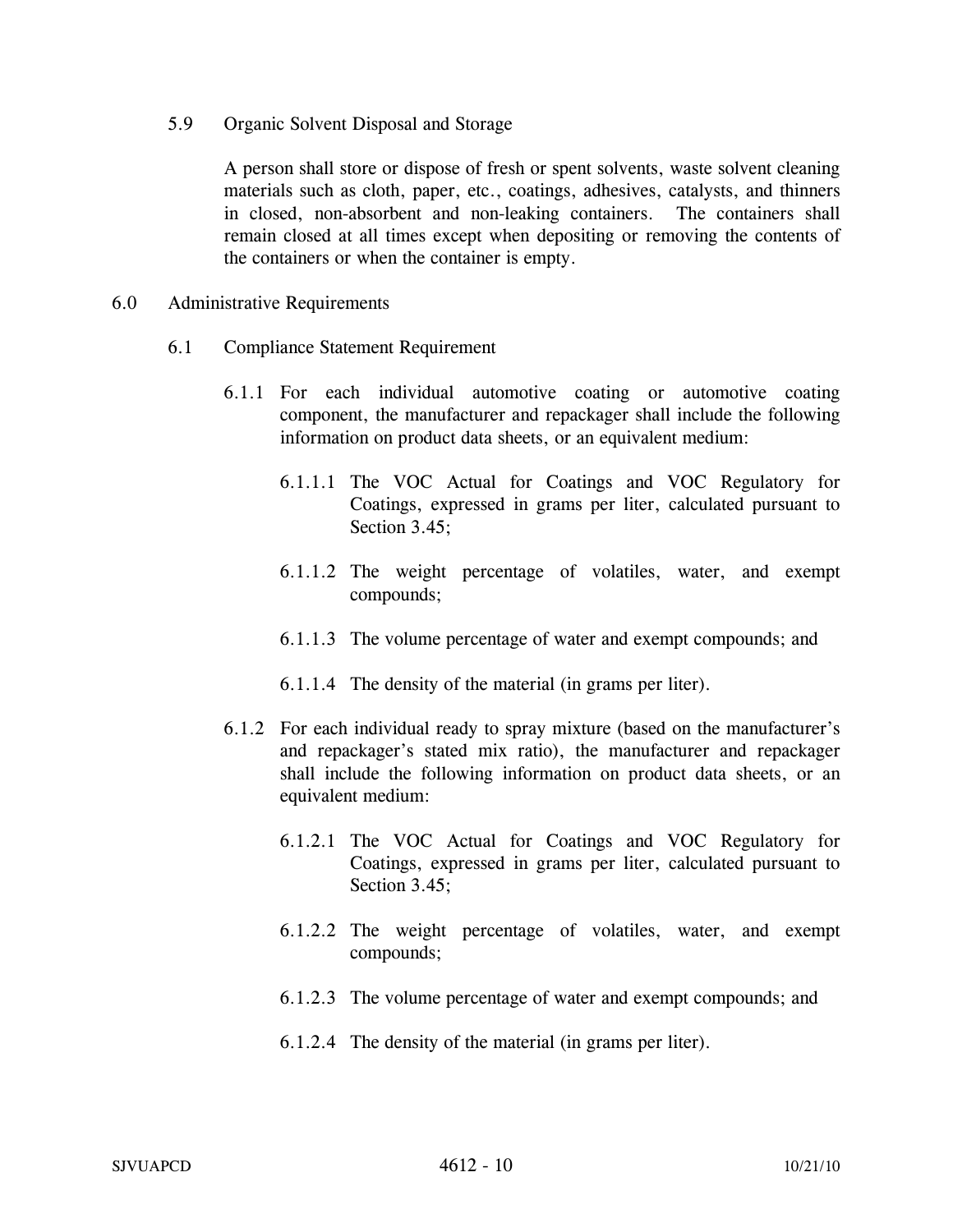## 6.2 Labeling Requirements

The manufacturer and repackager of automotive coatings or automotive coating components shall include on all containers the applicable use category(ies), and the VOC Actual for Coatings and VOC Regulatory for Coatings, as supplied, expressed in grams per liter.

## 6.3 Maintenance of Records

Records required by this rule shall be retained on site for a period of five years, the records shall be made available on site to the APCO, ARB, or EPA, and the records shall be submitted to the APCO, ARB, or EPA upon request.

6.4 Recordkeeping Requirements for Coatings

Any person who uses coatings subject to this rule shall maintain records on a daily basis, and have available at all times, on site, the following:

- 6.4.1 A current list of all coatings used that are subject to this rule. This list shall include the following information for each coating:
	- 6.4.1.1 Material name and manufacturer;
	- 6.4.1.2 Application method;
	- 6.4.1.3 Coating type (as listed in Section 5.1) and mix ratio specific to the coating;
	- 6.4.1.4 VOC Actual for Coatings and VOC Regulatory for Coatings, as applied, calculated pursuant to Section 3.45; and
	- 6.4.1.5 Quantity of each type of coating used.
- 6.4.2 Current manufacturer specification sheets, material safety data sheets, technical data sheets, or air quality data sheets, which list the VOC Actual for Coatings and VOC Regulatory for Coatings of each ready-tospray coating (based on the manufacturer's state mix ratio) and automotive coating components.
- 6.4.3 Purchase records identifying the coating type (as listed in Section 5.1), name, and volume of coatings.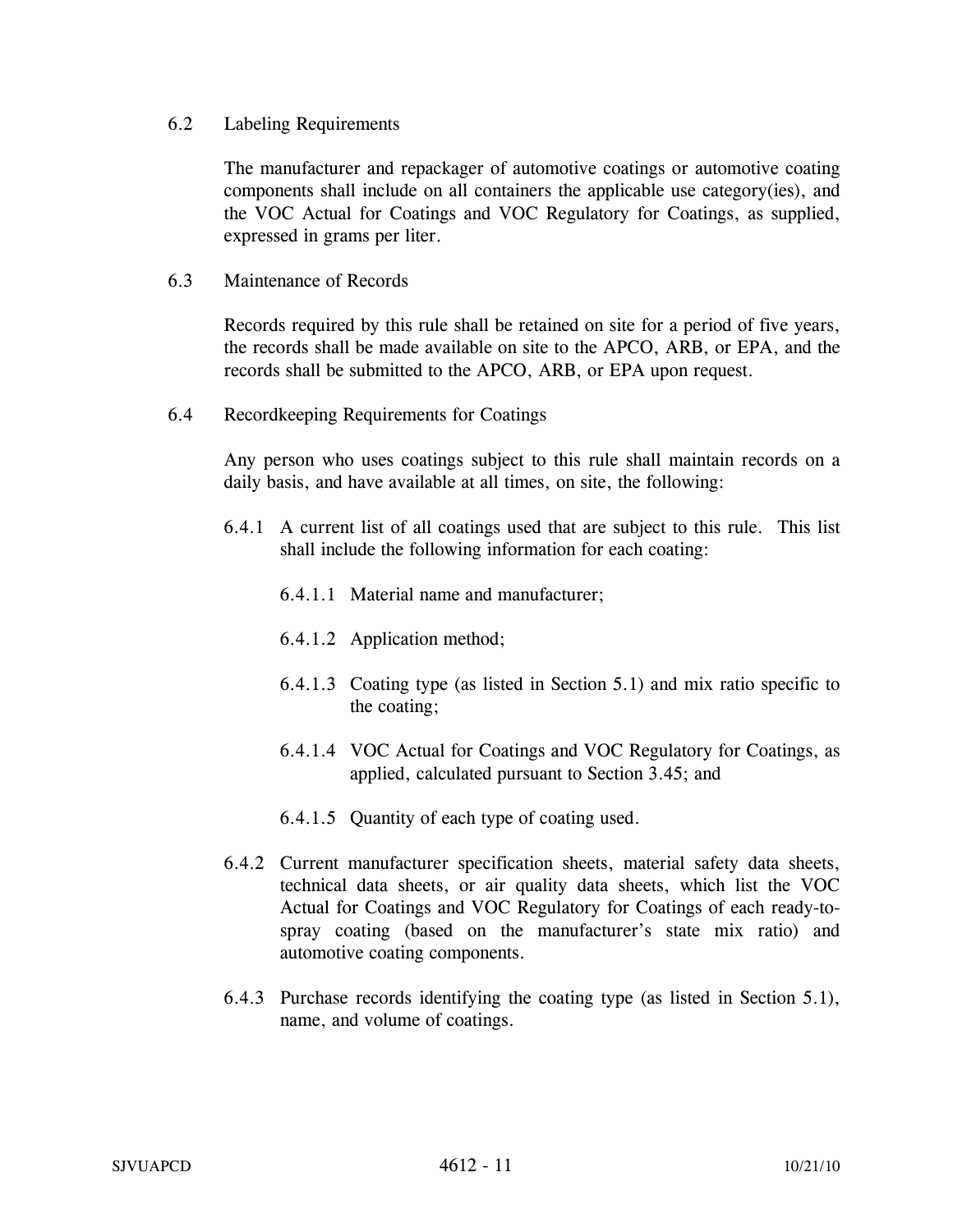6.5 Recordkeeping Requirements for Solvents Used for Solvent Cleaning

An operator using solvents for cleaning shall keep the following records.

- 6.5.1 Keep a copy of the manufacturer's product data sheet or material safety data sheet of the solvents used for organic solvent cleaning activities.
- 6.5.2 Maintain a current list of solvents that are being used for organic solvent cleaning activities. The list shall include the following information:
	- 6.5.2.1 The name of the solvent and its manufacturer's name.
	- 6.5.2.2 The VOC content of the solvent expressed in grams per liter or lb/gallon.
	- 6.5.2.3 When the solvent is a mixture of different materials that are blended by the person, the mix ratio of the batch shall be recorded and the VOC content of the batch shall be calculated and recorded in order to determine compliance with the specified limits of VOC content.
- 6.5.3 The quantity of solvent used for solvent cleaning activities.
- 6.6 VOC Emission Control System Records

An operator using a VOC emission control system pursuant to Section 5.3 as a means of complying with this rule shall maintain daily records of key system operating parameters, which will demonstrate continuous operation and compliance of the emission control system during periods of VOC emissionproducing activities. Key system operating parameters are those parameters necessary to ensure or document compliance with Section 5.3, including but not limited to, temperatures, pressure drops, and airflow rates.

6.7 Recordkeeping Requirements for Prohibition of Sale

Any person claiming an exemption specified in Section 5.5.2 shall keep a detailed log of each automotive coating component and automotive coating manufactured, blended, repackaged for sale, supplied, sold, offered for sale, or distributed showing:

- 6.7.1 The quantity manufactured, blended, repackaged for sale, supplied, sold, offered for sale, or distributed, including size and number of containers;
- 6.7.2 The VOC Regulatory for Coatings;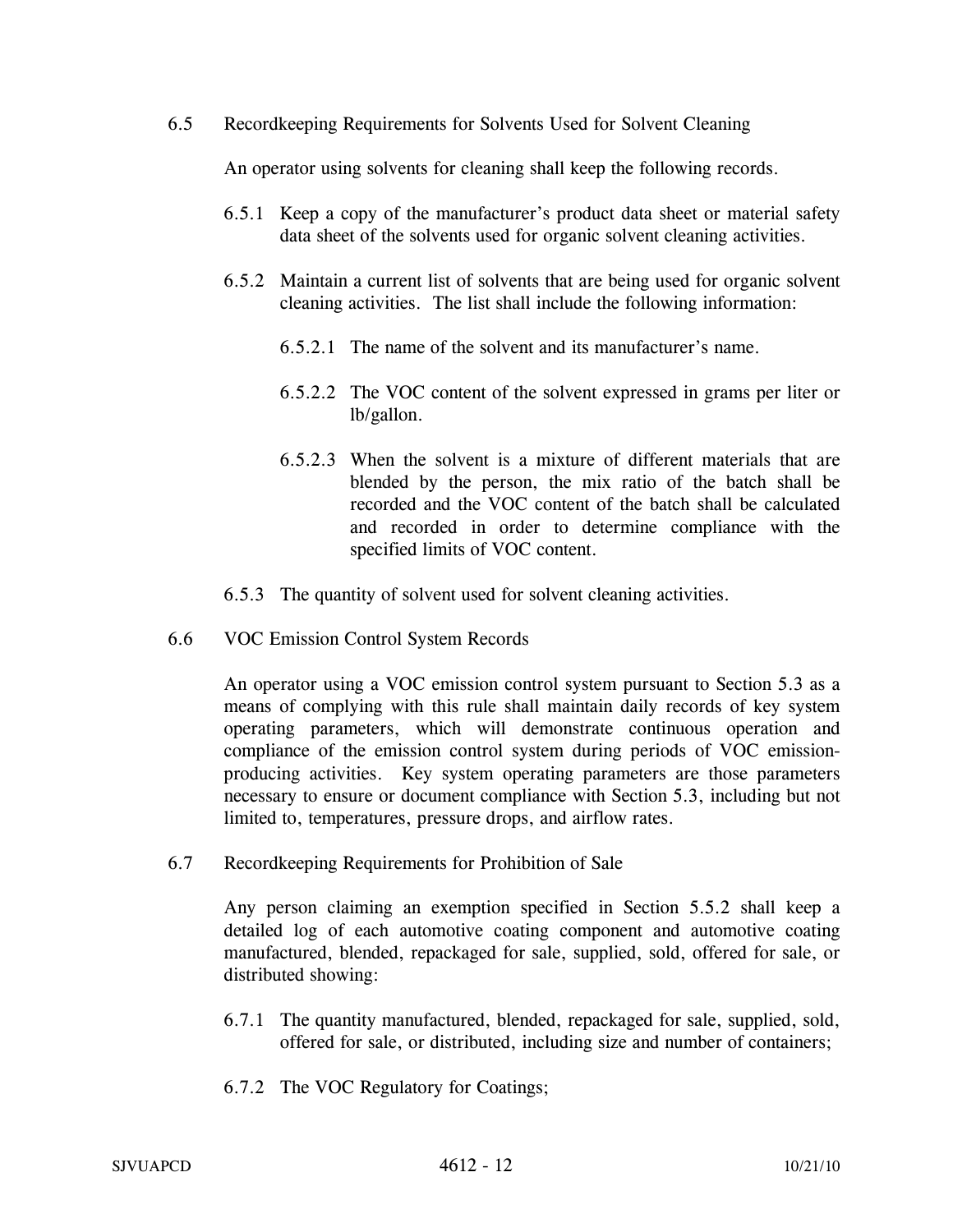- 6.7.3 The VOC Actual for Coatings;
- 6.7.4 To whom they were supplied, sold, offered for sale, or distributed, or for whom they were manufactured, blended, or repackaged for sale including the name, address, phone number, retail tax license number, and valid District permit number, if applicable; and
- 6.7.5 The specific exemption being utilized under Section 5.5.2.
- 6.8 Test Methods

The following test methods are incorporated by reference herein, and shall be used to test coatings subject to the provision of this rule. A source is in violation of this rule if any measurement by any of the listed applicable test methods exceeds the standards of this rule.

- 6.8.1 Acid Content: Measurement of acid content (as specified in Section 3.30) shall be determined by using American Standards for Testing and Materials (ASTM) D1613-03 "Standard Test Method for Acidity in Volatile Solvents and Chemical Intermediates used in Paint, Varnish, Lacquer, and Related Products," October 2003.
- 6.8.2 Alternative Test Methods: The use of other test methods which are determined to be equivalent or better and approved, in writing, by the APCO, ARB, and EPA may be used in place of the test methods specified in this rule.
- 6.8.3 Determination of Overall Capture and Control Efficiency of VOC Emission Control Systems
	- 6.8.3.1 The capture efficiency of a VOC emission control system's VOC collection device shall be determined according to EPA's "Guidelines for Determining Capture Efficiency," January 9, 1995 and 40 CFR 51, Appendix M, Methods 204-204F, as applicable, or any other method approved by EPA, ARB, and the APCO.
	- 6.8.3.2 The control efficiency of a VOC emission control system's VOC control device shall be determined using the following test methods:
		- 6.8.3.2.1 EPA Methods 2, 2A, or 2D for measuring flow rates.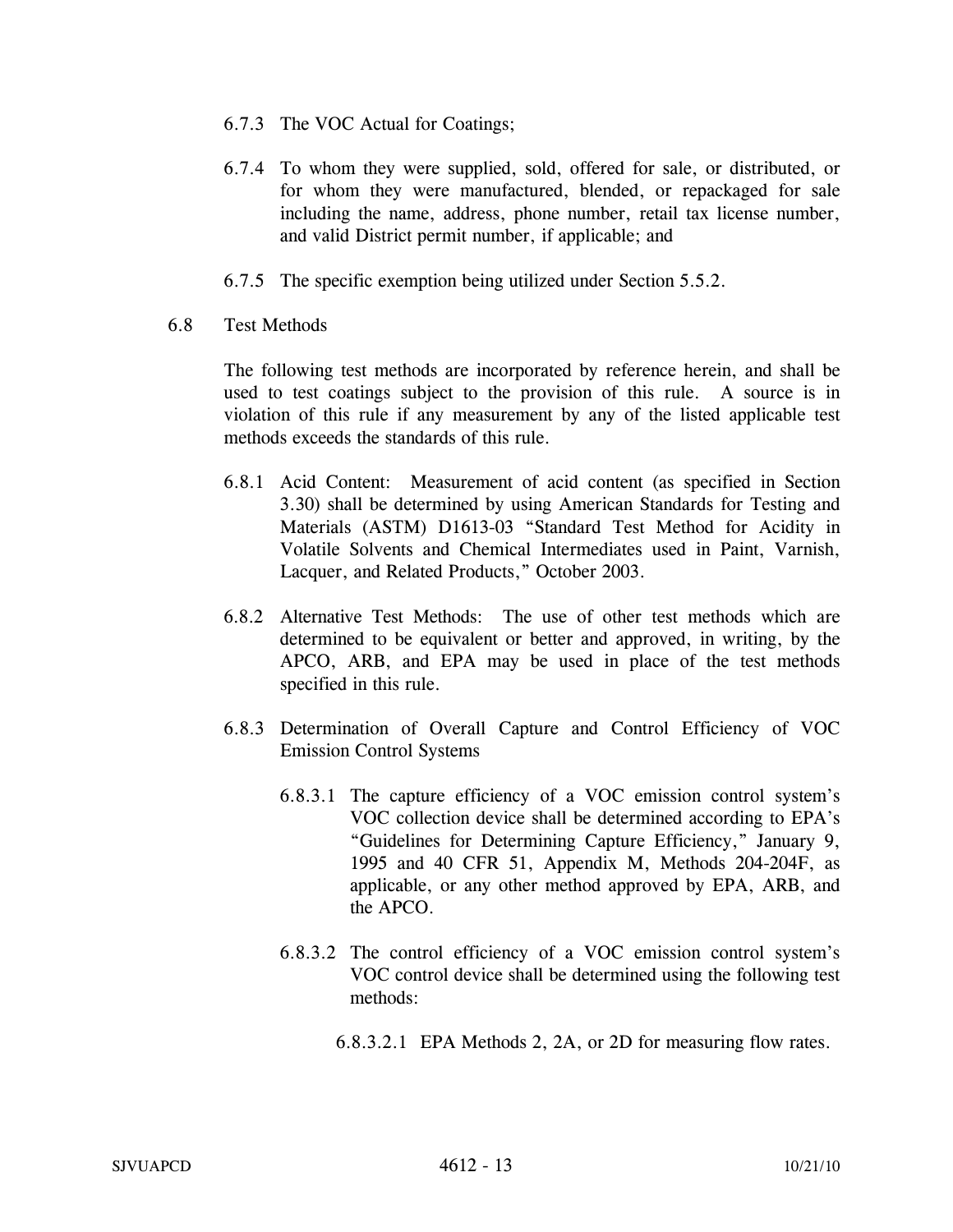- 6.8.3.2.2 EPA Methods 25, 25A, or 25B for measuring total gaseous organic concentrations at the inlet and outlet of the control device.
- 6.8.3.2.3 EPA Method 18 or ARB Method 422 shall be used to determine the emissions of exempt compounds.
- 6.8.3.2.4 For VOC emission control systems serving coating operations using TBAc-containing coatings, the TBAc emissions shall be determined in accordance with Section 6.8.7.
- 6.8.3.3 For VOC emission control systems that consist of a single VOC emission collection device connected to a single VOC emission control device, the overall capture and control efficiency shall be calculated by using the following equation:

 $CE$ Capture and Control  $=$   $\left[$   $CE$ Capture  $\left[$   $\times$   $CE$ Control  $\left[$   $\right]$   $\right/$  100

Where:

|                | $CE$ Capture and Control = Overall Capture and Control Efficiency, in |
|----------------|-----------------------------------------------------------------------|
|                | percent                                                               |
| $CE$ Capture   | = Capture Efficiency of the collection device,                        |
|                | in percent, as determined in Section 6.8.3.1                          |
| $CE_{Control}$ | = Control Efficiency of the control device, in                        |
|                | percent, as determined in Section 6.8.3.2.                            |

- 6.8.4 Exempt Compound Content: Exempt compound content shall be determined by using ARB Method 432, "Determination of Dichloromethane and 1,1,1-Trichlorethane in Paints and Coatings," September 12, 1998; ARB Method 422 "Determination of Volatile Organic Compounds in Emission from Stationary Sources," January 22, 1987; or, SCAQMD Method 303-91 "Determination of Exempt Compounds," February 1993. The Tertiary Butyl Acetate (TBAc) content in a coating shall be determined in accordance with Section 6.8.7. TBAc is considered an exempt compound for the purposes of complying with Table 1 of this rule.
- 6.8.5 HVLP Equivalency: Spray equipment HVLP equivalency (as specified in Section 5.7.4), shall be determined by using SCAQMD "Guidelines for Demonstrating Equivalency with District Approved Transfer Efficient Spray Guns," September 26, 2002.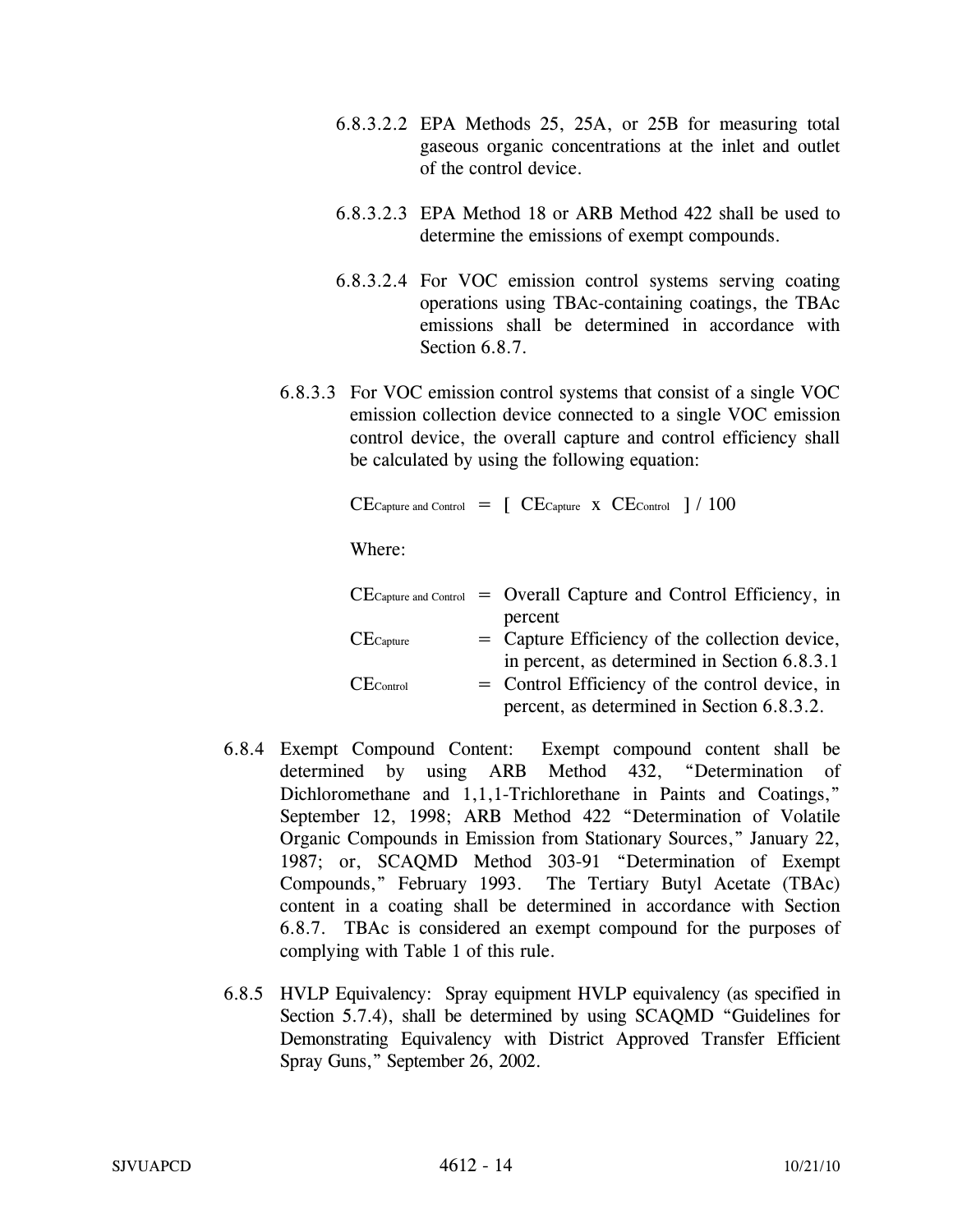- 6.8.6 Metallic Content: The metallic content of a coating (as specified in Section 3.22) shall be determined by SCAQMD Method 318-95, "Determination of Weight Percent Elemental Metal in Coatings by Xray," July 1996.
- 6.8.7 Methyl Acetate, Acetone, Tertiary Butyl Acetate (TBAc), and PCBTF Content: The quantity of methyl acetate, acetone, Tertiary Butyl Acetate (TBAc), and parachloro-benzotrifluoride, (as specified in Sections 3.19, 3.44, and 3.45), shall be determined by using ASTM Method D6133-02 "Standard Test Method for Acetone, p-Chlorobenzotrifluoride, Methyl Acetate or t-Butyl Acetate Content of Solventborne and Waterborne Paints, Coatings, Resins, and Raw Materials by Direct Injection Into a Gas Chromatograph," February 2003.
- 6.8.8 Transfer Efficiency: Spray equipment transfer efficiency (as specified in Section 3.40 and 5.7.5) shall be determined by using SCAQMD Method "Spray Equipment Transfer Efficiency Test Procedure for Equipment User," May 24, 1989.
- 6.8.9 VOC Content of Coatings: VOC content, (as specified in Sections 3.45, and 5.1), shall be determined by EPA Method 24 as set forth in Title 40, Part 60, Appendix A, "Determination of Volatile Matter Content, Water Content, Density, Volume Solids, and Weight Solids of Surface Coatings."
- 6.8.10 VOC Content of Solvents: VOC content shall be determined by EPA Method 24 or 24A (Determination of Volatile Matter Content, Water Content, Density, Volume Solids, and Weight Solids of Surface Coatings), as applicable. The VOC content of materials containing 50 g/l of VOC or less shall be determined by SCAQMD Method 313 (Determination of Volatile Organic Compounds VOC by Gas Chromatography-Mass Spectrometry).
- 6.9 Multiple Test Methods

When more than one test method or set of test methods is specified for any testing, a violation of any requirement of this rule established by any one of the specified test methods or set of test methods shall constitute a violation of this rule.

6.10 Version of Test Methods

All ASTM test methods referenced in Section 6.8 are the most recently EPAapproved version that appears in the CFR as Materials Approved for Incorporation by Reference.